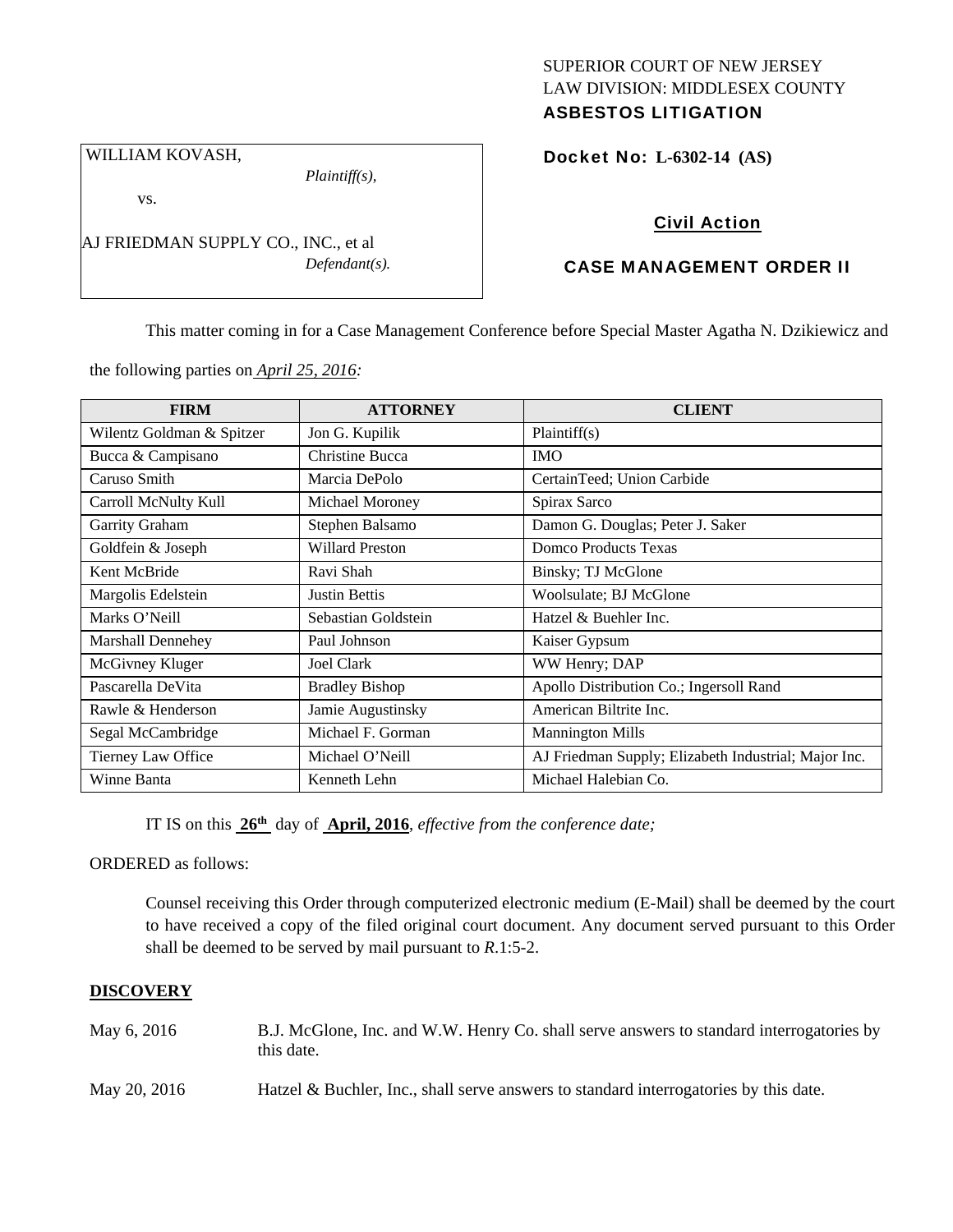| May 20, 2016  | American Biltrite shall provide responses to the request for more specific answers to<br>interrogatories (requested under cover letter dated November 15, 2015 and December 23,<br>$2015$ ) by this date.                                |
|---------------|------------------------------------------------------------------------------------------------------------------------------------------------------------------------------------------------------------------------------------------|
| May 20, 2016  | Apollo Distributing Co. shall provide responses to the request for more specific answers to<br>interrogatories (requested under cover letter dated November 5, 2015) by this date.                                                       |
| May 20, 2016  | Tarkett, Inc. shall provide responses to the request for more specific answers to interrogatories<br>(requested under cover letter dated February 17, 2016) by this date.                                                                |
| May 20, 2016  | Azrock Industries shall provide copies of corporate representative deposition transcripts<br>referenced in responses to Interrogatory B.34 (requested under cover letter dated November<br>12, 2015 and December 23, 2015) by this date. |
| May 20, 2016  | Mannington Mills, Inc. shall provide copies of corporate representative deposition<br>transcripts referenced in responses to Interrogatory B.34 (requested under cover letter dated<br>December 30, 2015) by this date.                  |
| July 29, 2016 | Fact discovery, including depositions, shall be completed by this date. Plaintiff's counsel<br>shall contact the Special Master within one week of this deadline if all fact discovery is not<br>completed.                              |
|               |                                                                                                                                                                                                                                          |

July 29, 2016 Depositions of corporate representatives shall be completed by this date.

# **EARLY SETTLEMENT**

September 30, 2016 Settlement demands shall be served on all counsel and the Special Master by this date.

## **SUMMARY JUDGMENT MOTION PRACTICE**

- August 5, 2016 Plaintiff's counsel shall advise, in writing, of intent not to oppose motions by this date.
- August 19, 2016 Summary judgment motions shall be filed no later than this date.
- September 16, 2016 Last return date for summary judgment motions.

## **MEDICAL DEFENSE**

December 16, 2016 Defendants shall identify its medical experts and serve medical reports, if any, by this date. **In addition, defendants shall notify plaintiff's counsel (as well as all counsel of record) of a joinder in an expert medical defense by this date.** 

## **LIABILITY EXPERT REPORTS**

- October 31, 2016 Plaintiff shall identify its liability experts and serve liability expert reports or a certified expert statement by this date or waive any opportunity to rely on liability expert testimony.
- December 16, 2016 Defendants shall identify its liability experts and serve liability expert reports, if any, by this date or waive any opportunity to rely on liability expert testimony.

\_\_\_\_\_\_\_\_\_\_\_\_\_\_\_\_\_\_\_\_\_\_\_\_\_\_\_\_\_\_\_\_\_\_\_\_\_\_\_\_\_\_\_\_\_\_\_\_\_\_\_\_\_\_\_\_\_\_\_\_\_\_\_\_\_\_\_\_\_\_\_\_\_\_\_\_\_\_\_\_\_\_\_\_\_\_\_\_\_\_\_\_\_\_\_\_\_\_\_\_\_\_\_\_\_\_\_\_\_\_